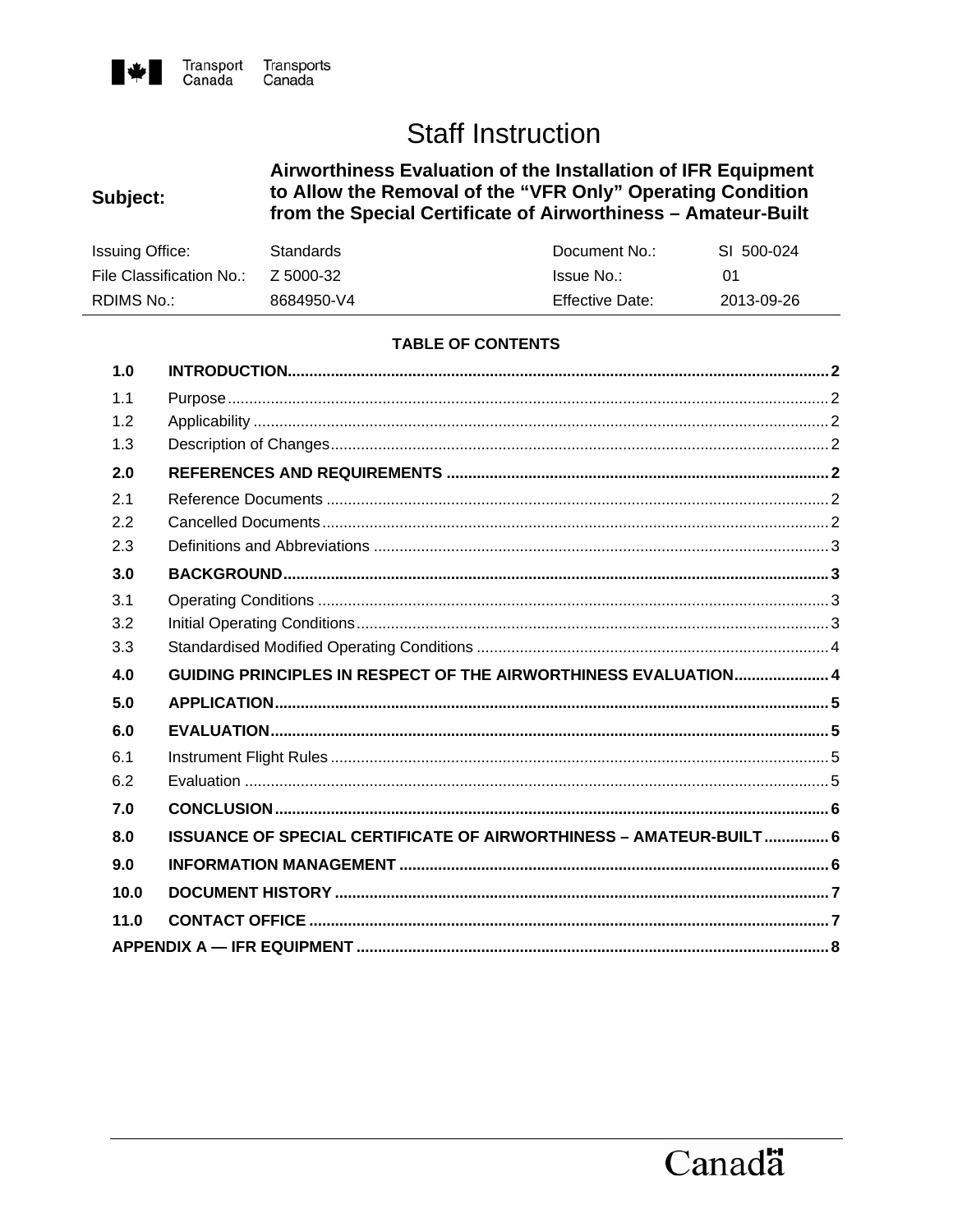## <span id="page-1-0"></span>**1.0 INTRODUCTION**

### **1.1 Purpose**

(1) The purpose of this document is to establish the procedure to be used to conduct an airworthiness evaluation of the [IFR equipment](#page-7-0) to allow the removal of the "VFR Only" operating condition from the Special Certificate of Airworthiness – Amateur-built.

## **1.2 Applicability**

(1) This document applies to all Transport Canada Civil Aviation (TCCA) civil aviation safety inspectors – airworthiness (CASI–A). This information is also available to the aviation industry for information purposes.

#### **1.3 Description of Changes**

(1) Not applicable.

## **2.0 REFERENCES AND REQUIREMENTS**

## **2.1 Reference Documents**

- (1) It is intended that the following reference materials be used in conjunction with this document:
	- (a) Part V, Subpart 7 of the *Canadian Aviation Regulations (CARs) Flight Authority and Certificate of Noise Compliance;*
	- (b) Part V, Subpart 71 of the *Canadian Aviation Regulations (CARs) Aircraft Maintenance Requirements;*
	- (c) Part VI, Subpart 2 of the *Canadian Aviation Regulations (CARs) Operating and Flight Rules;*
	- (d) Part VI, Subpart 5 of the *Canadian Aviation Regulations (CARs) Aircraft Requirements;*
	- (e) Standard 507 of the CARs *Flight Authority and Certificate of Noise Compliance;*
	- (f) Chapter 551 of the CARs *Aircraft Equipment and Installation;*
	- (g) Standard 571 of the CARs *Maintenance;*
	- (h) Standard 625 of the CARs *Aircraft Equipment and Maintenance Standard;*
	- (i) *Exemption from Section 549.01 of the Canadian Aviation Regulations and Chapter 549 of the Airworthiness Manual – Airworthiness Standards - Amateur-Built Aircraft*, dated 2 April 2009;
	- (j) Staff Instruction (SI) MSI 14 *Flight Authority*, *Revision 1,* 2004-08-26;
	- (k) Transport Canada form number 24-0074 *Special Certificate of Airworthiness;* and
	- (l) Transport Canada form number 24-0090 *Operating Conditions.*

### **2.2 Cancelled Documents**

(1) As of the effective date of this document, the following document is cancelled: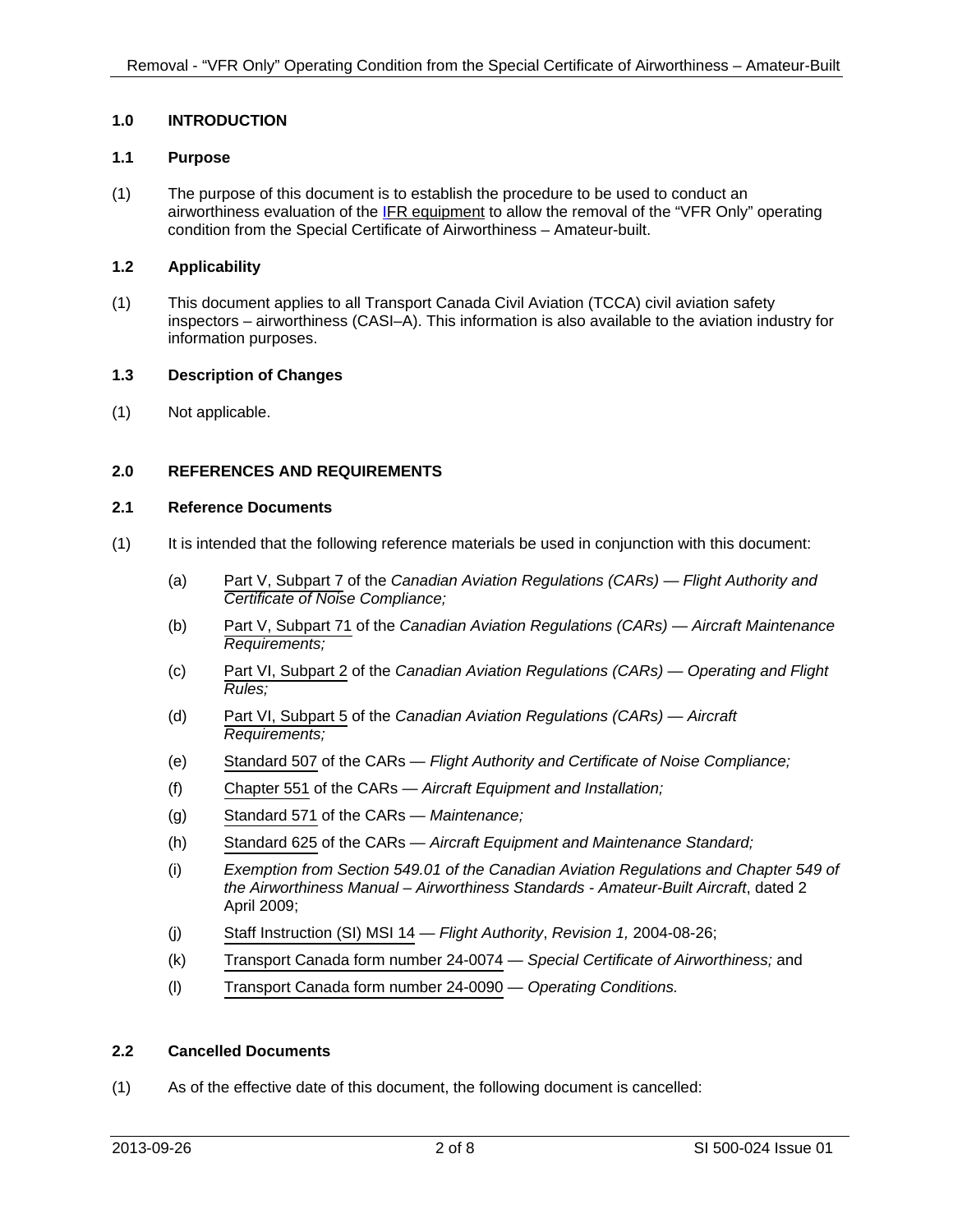- <span id="page-2-0"></span>(a) Airworthiness Notice - B032, Edition 2 - 18 April 1996 – Procedure for the Removal of 'Visual Flight Rules Only' Limitation from the Special Certificate of Airworthiness (Amateur-Built Aircraft).
- (2) By default, it is understood that the publication of a new issue of a document automatically renders any earlier issues of the same document null and void.

## **2.3 Definitions and Abbreviations**

- (1) The following **definition**s are used in this document:
	- (a) **Non-traditional equipment**: includes electronic display equipment.
	- (b) **Traditional equipment**: includes vacuum and electromechanical equipment.
	- (c) **TSO**: includes CAN-TSOs and FAA TSOs.
- (2) The following **abbreviations** are used in this document:
	- (a) **AME**: Aircraft Maintenance Engineer
	- (b) **CAR**: Canadian Aviation Regulations
	- (c) **CASI–A**: Civil Aviation Safety Inspector Airworthiness
	- (d) **IFR**: Instrument Flight Rules
	- (e) **IMC**: Instrument Meteorological Conditions
	- (f) **STD**: Standard
	- (g) **TSO**: Technical Standards Order
	- (h) **VFR**: Visual Flight Rules

#### **3.0 BACKGROUND**

## **3.1 Operating Conditions**

- (1) CAR 507.09 states that where an aircraft does not meet the requirements for the issue of a flight authority that conforms to Article 31 of the Convention, the Minister shall make the flight authority subject to operating conditions where the conditions are required to ensure the safety of the aircraft, other aircraft, persons, animals or property.
- (2) Standardised operating conditions have been developed for amateur-built aircraft to be entered on the Operating Conditions sheet (form 24-0090) that is part of the Special Certificate of Airworthiness – Amateur-built as initial operating conditions and subsequently, as modified operating conditions.
- (3) Standardised operating conditions can be found in Appendix D of STD 507.

#### **3.2 Initial Operating Conditions**

(1) The initial operating conditions entered on a Special Certificate of Airworthiness – Amateur-built include, amongst others, such conditions as a specific base and area of operation, and the prohibition against the carriage of passengers, flight over built-up areas, and aerobatic flight. The operation of the aircraft is further restricted to day VFR only operations.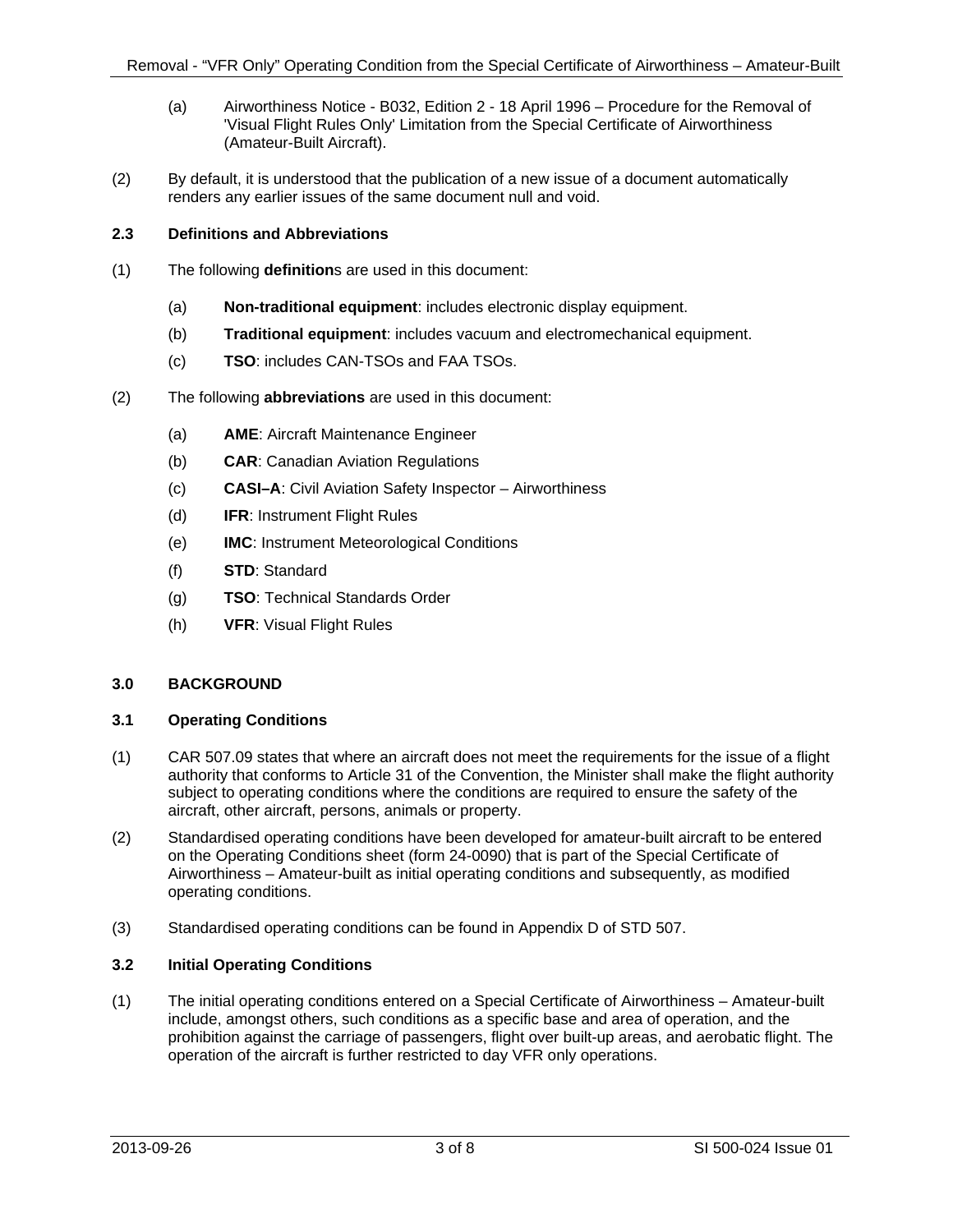## <span id="page-3-0"></span>**3.3 Standardised Modified Operating Conditions**

- (1) Once the aircraft has accumulated a specified number of flight hours, the owner can apply for standardised modified operating conditions to be entered on the Operating Limitations sheet. These standardised modified operating conditions are as follows: VFR only and aerobatic flight prohibited (except for aerobatic flight authorised types and models).
- (2) The owner can apply, at the time of application for standardised modified operating conditions or at any subsequent time, for the removal of the VFR only condition.

## **4.0 GUIDING PRINCIPLES IN RESPECT OF THE AIRWORTHINESS EVALUATION**

- (1) An application for the removal of the "VFR Only" operating condition of a Special Certificate of Airworthiness – Amateur-built shall be evaluated on the basis of the following principles:
	- (a) The evaluation is first and foremost an evaluation of the data, i.e., the documentation that supports the installation, testing and calibration of the IFR equipment;
	- (b) This procedure applies both to traditional and non-traditional IFR equipment installations;
	- (c) The aircraft has to be equipped in accordance with CAR 605.18;
	- (d) The IFR equipment does not need to be certified in accordance with TSO standards, and hence does not require authorised release certificates;
	- (e) Any measuring device or test equipment used during the IFR equipment installation must meet the specifications of the manufacturer of the measuring device or test equipment with respect to accuracy;
	- (f) The IFR equipment installation does not need to be approved by Transport Canada National Aircraft Certification;
	- (g) The IFR equipment installation must conform to technical data acceptable to the Minister; sources of acceptable data include, but are not limited to:
		- (i) the equipment manufacturer's installation, testing and calibration instructions, drawings and recommended methods;
		- (ii) Transport Canada advisory documents;
		- (iii) FAA Advisory Circular 43.13-1 and -2, UK CAA Civil Aircraft Inspection Procedures (CAIP), JAA Advisory Circulars, (ACJ) and publications issued by recognized authorities on the subject matter concerned;
		- (iv) owner devised own data, which need not be approved, but must be subject to an appropriate level of review or analysis, or be shown to comply with recognized industry standards, or commonly accepted practice;
	- (h) The installation, testing and calibration of the IFR equipment can be performed by the aircraft owner or other person authorised by the owner. However, if it is determined that the complexity of the installation, testing and/or calibration, which includes the operation of the test equipment required for the completion of the work, is beyond their capability, an AME and/or AMO should be consulted and/or utilized; and
	- (i) The aircraft owner or an AME can sign the maintenance release in respect of the installation, testing and calibration of the IFR equipment.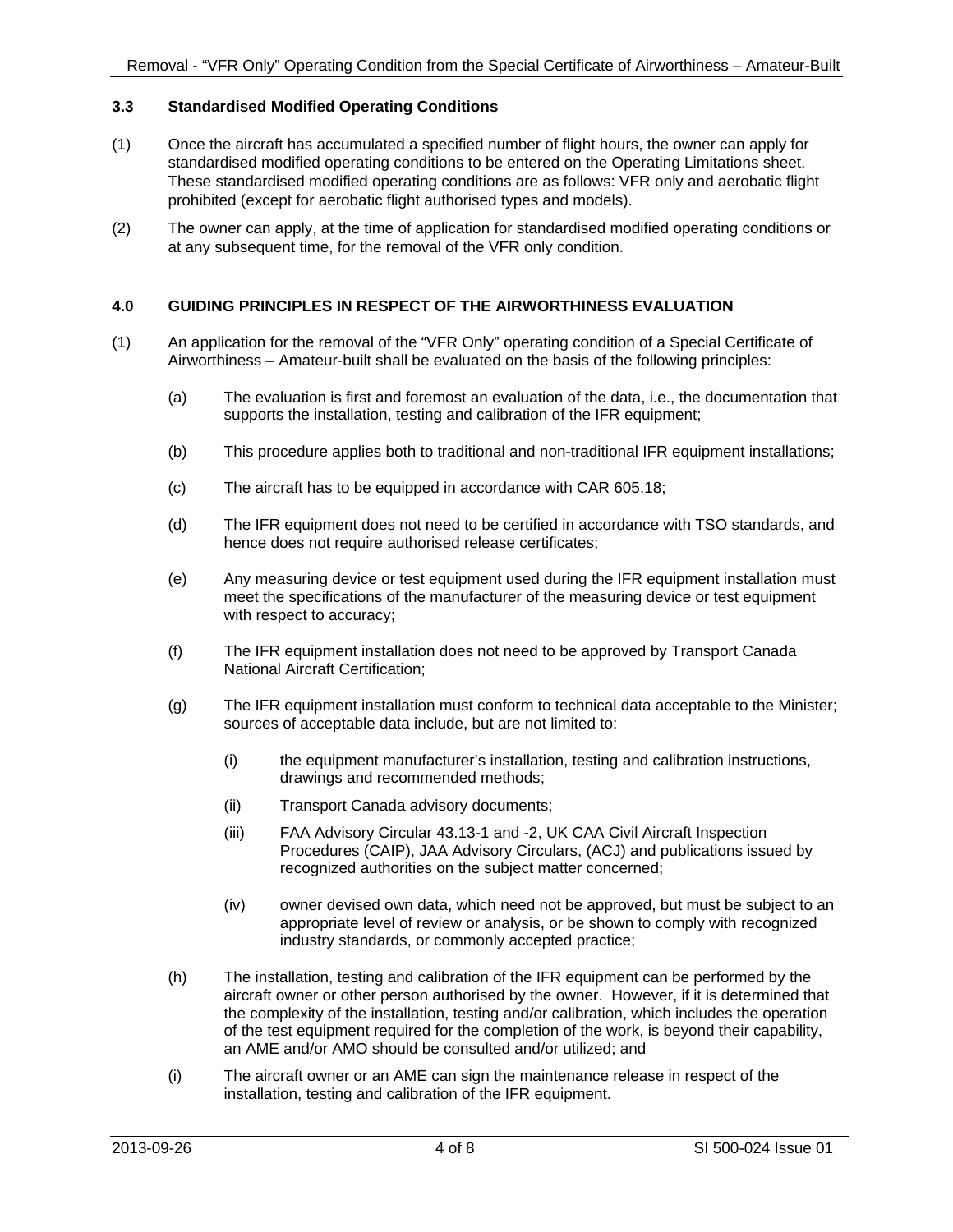## <span id="page-4-0"></span>**5.0 APPLICATION**

- (1) The following items must be submitted at the time of application to support the removal of the "VFR Only" operating condition:
	- (a) A letter requesting the removal of the "VFR Only" operating condition;
	- (b) Copy of the front page of the applicable logbook that identifies the aircraft by its registration marks and make, model and serial number;
	- (c) The list of the IFR equipment installed;
	- (d) Documentation demonstrating that the data that was used to perform the installation of the required IFR equipment, including such data as installation and wiring diagrams, power distribution and equipment interface, as required, conforms to the relevant data acceptable to the Minister;
	- (e) Documentation demonstrating that the source of electrical energy for all electrical and radio equipment is adequate;
	- (f) Copy of the up-to-date weight and balance report and equipment list;
	- (g) A copy of the pertinent pages of the maintenance records and associated maintenance release(s) related to the IFR equipment that has been installed, tested and calibrated but not yet evaluated; and
	- (h) The applicable fee.

## **6.0 EVALUATION**

#### **6.1 Instrument Flight Rules**

(1) The CASI–A is to review the list of IFR equipment installed against the requirements of CAR 605.18 to ensure that all required equipment for IFR operation has been installed.

**Information Note**: transponder and automatic pressure-altitude reporting equipment is required by CAR 605.35 for flight in transponder airspace, not solely for flight under instrument flight rules; transponder and automatic pressure-altitude reporting equipment must be certified in accordance with the applicable TSO standards specified in Chapter 551 of the *Airworthiness Manual*.

#### **6.2 Evaluation**

- (1) The purpose of the evaluation is to determine that the IFR equipment installation was performed in accordance with acceptable data and the applicable regulatory requirements.
- (2) During the course of the evaluation, the CASI-A will determine that:
	- (a) The aircraft has been operated the minimum number of flight hours specified in paragraph 4.1 of Appendix D of STD 507 in order to be eligible for the standardised modified operating conditions to be entered on the Operating Limitations sheet;
	- (b) The equipment required by CAR 605.18 has been installed;
	- (c) The data to perform the modification is acceptable to the Minister;
	- (d) The test equipment used in the installation of the IFR equipment was calibrated in accordance with the test equipment manufacturer's recommendations and the requirements of CAR 571.02;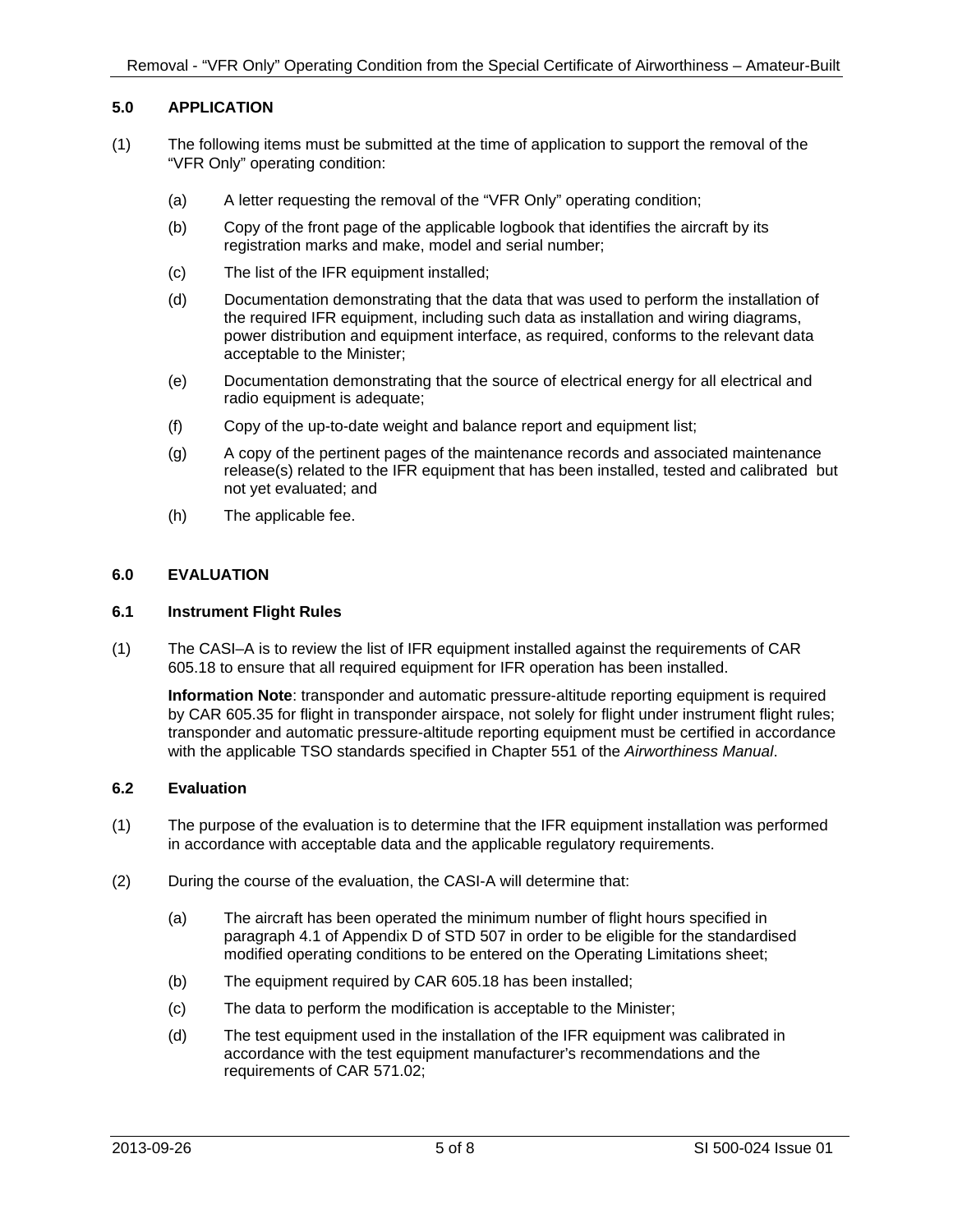- <span id="page-5-0"></span>(e) The installation includes an adequate source of electrical energy for all of the electrical and radio equipment, taking into consideration such items as the aircraft main battery capacity, back-up batteries in the case of non-traditional equipment, aircraft electrical power system loading emergency buses, load meters;
- (f) The weight and balance report and equipment list have been updated; and
- (g) The maintenance release(s) have been signed in accordance with the requirements of CAR 571.10 and entered in the technical records, quoting the relevant data used to perform the modification.

## **7.0 CONCLUSION**

- (1) Once the CASI–A has conducted the evaluation of the application and documentation provided in section 5.0 by the owner and has determined that the documentation indicates that the IFR equipment required by CAR 605.18 has been properly installed, tested and calibrated as per the relevant data acceptable to the Minister and the requirements of STD 571, that the weight & balance report and aircraft equipment list have been amended if necessary, and that all necessary maintenance releases have been completed, the Special Certificate of Airworthiness – Amateur-built and its Operating Conditions sheet can be amended to remove the VFR Only operating condition.
- (2) Where the evaluation demonstrates that the requirements with respect to IFR equipment, its installation, testing and calibration, weight and balance, equipment list and maintenance releases have been met, there is no requirement or obligation on the part of the CASI–A to conduct a physical inspection of the IFR equipment installation prior to the removal of the "VFR Only" operating condition.

## **8.0 ISSUANCE OF SPECIAL CERTIFICATE OF AIRWORTHINESS – AMATEUR-BUILT**

- (1) The CASI–A will ensure that the following is accomplished:
	- (a) Prepare the amended Special C of A Amateur Built in accordance with MSI 14;
	- (b) Prepare the amended Operating Conditions in accordance with MSI 14;
	- (c) Prepare a cover letter;
	- (d) Mail the original documents to the aircraft owner, or arrange for pick-up; and
	- (e) Assemble all the documents for filling purposes.

## **9.0 INFORMATION MANAGEMENT**

- (1) The CASI–A will ensure that the following is accomplished:
	- (a) Scan all the documentation received from the client;
	- (b) Save the scanned documents into the 5008 aircraft file in RDIMS;
	- (c) Create a new record and applicable routing(s) in ccmMercury; and
	- (d) Collect the applicable fee.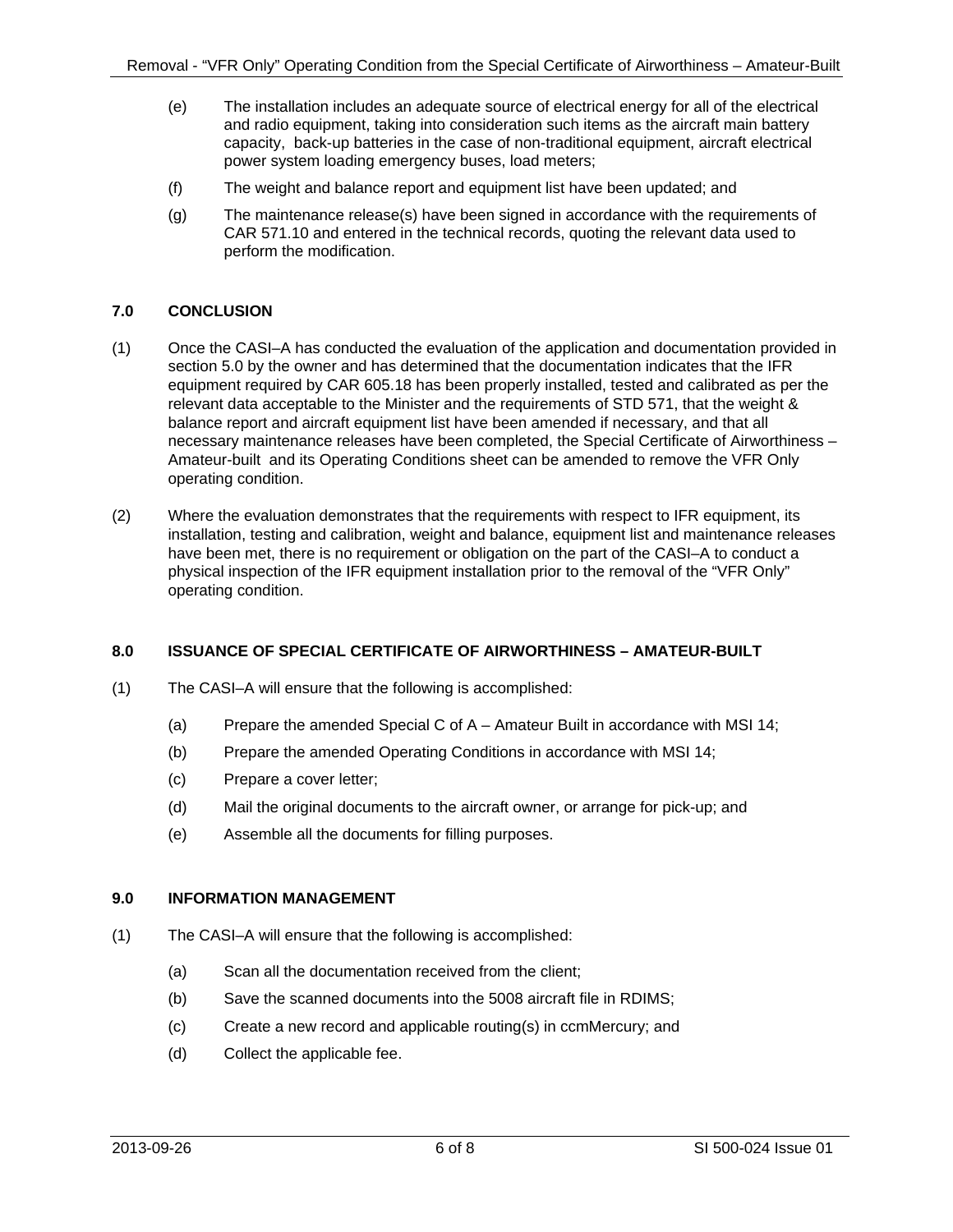## <span id="page-6-0"></span>**10.0 DOCUMENT HISTORY**

(1) Not applicable.

#### **11.0 CONTACT OFFICE**

For more information, please contact:

Standards Branch, AART

E-mail: [AircraftRequirements-ExigencesAeronefs@tc.gc.ca](mailto:AircraftRequirements-ExigencesAeronefs@tc.gc.ca) [ExigencesAeronefs-AircraftRequirements@tc.gc.ca](mailto:ExigencesAeronefs-AircraftRequirements@tc.gc.ca)

Suggestions for amendment to this document are invited, and should be submitted via:

[AircraftRequirements-ExigencesAeronefs@tc.gc.ca](mailto:AircraftRequirements-ExigencesAeronefs@tc.gc.ca) [ExigencesAeronefs-AircraftRequirements@tc.gc.ca](mailto:ExigencesAeronefs-AircraftRequirements@tc.gc.ca)

## *Original signed by Arlo Speer for*

Aaron M<sup>c</sup>Crorie Director, Standards

> *--------------------------- Transport Canada documents or intranet pages mentioned in this document are available upon request through the Contact Office.*